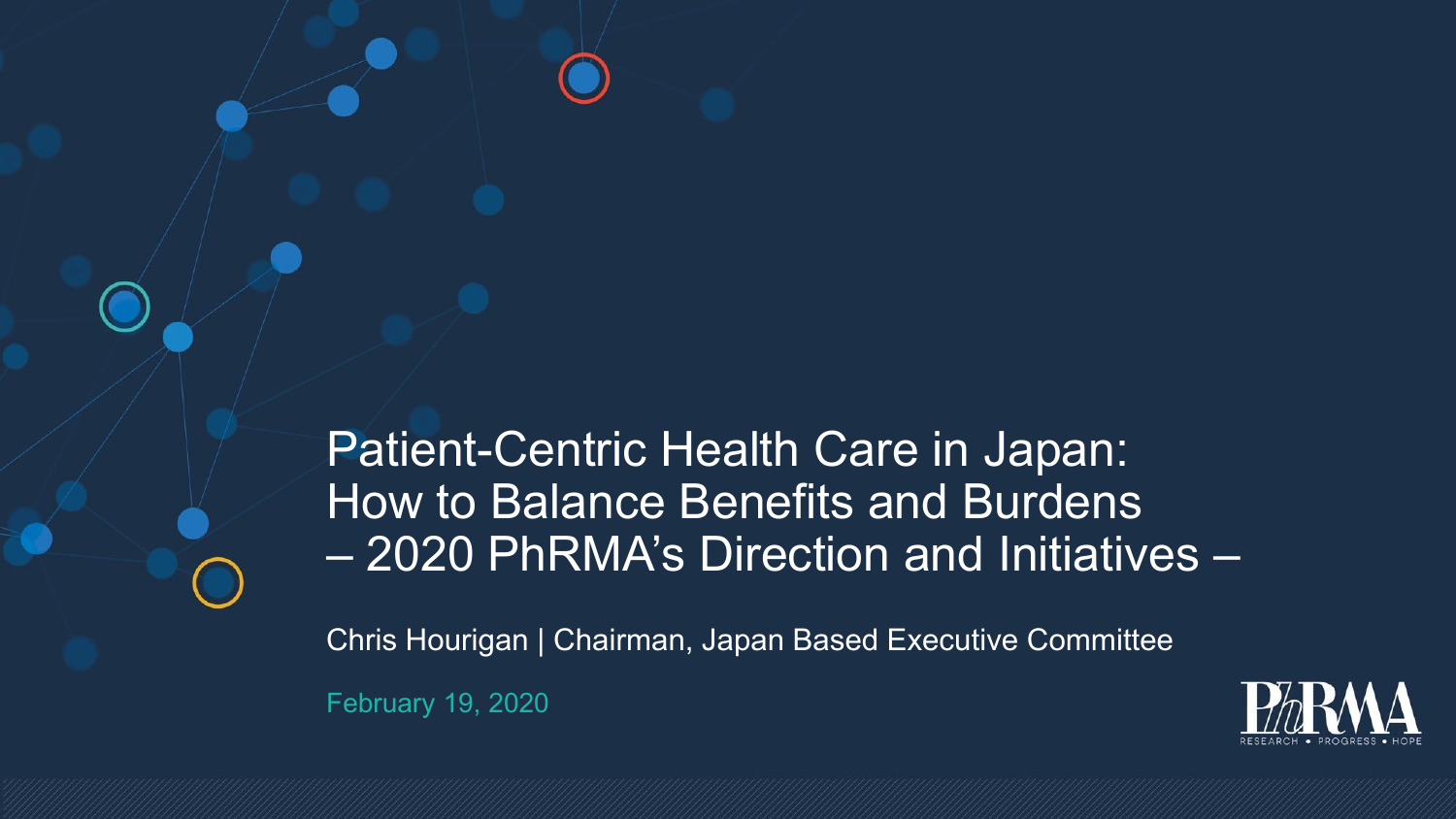# COVID-19 – updating on a significant Public Health challenge

The industry is proactively working with Governments and health agencies to combat the virus, by donating necessary medical products, developing vaccines, and researching treatments

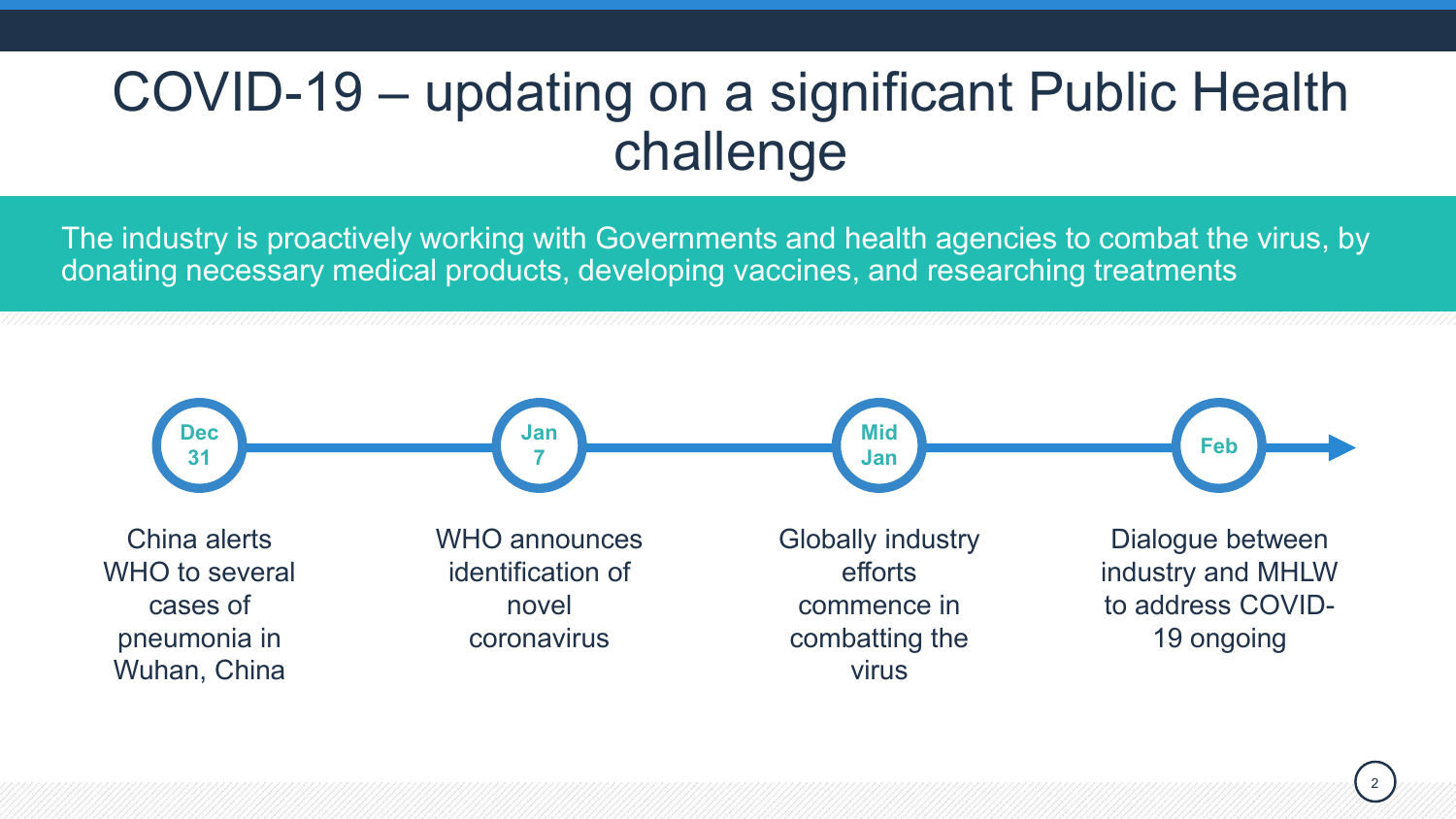## Patients: The fundamental purpose for which the pharmaceutical industry exists

Survey reveals Japanese patients have high expectations of the biopharmaceutical industry and expect early access to new medicines.

**60%**

of patients

Expect pharmaceutical companies to "enhance R&D for new medicines and vaccines."



patients who actively participate in activities of patient organizations

Answered "New medicines should be available for patients as early as possible even if prices of new medicines become high."

### **Prioritizing the patient voice**

*"We seek a world in which all diseases are eradicated."*

*"We hope that more options for medical treatments are made available, including highly cost-effective genomic medicines."*

*"Information on the R&D of new medicines and the beginning of clinical trials brings great hope to patients. I hope the pharmaceutical industry and the government can address these challenges collaboratively from a global perspective."*

3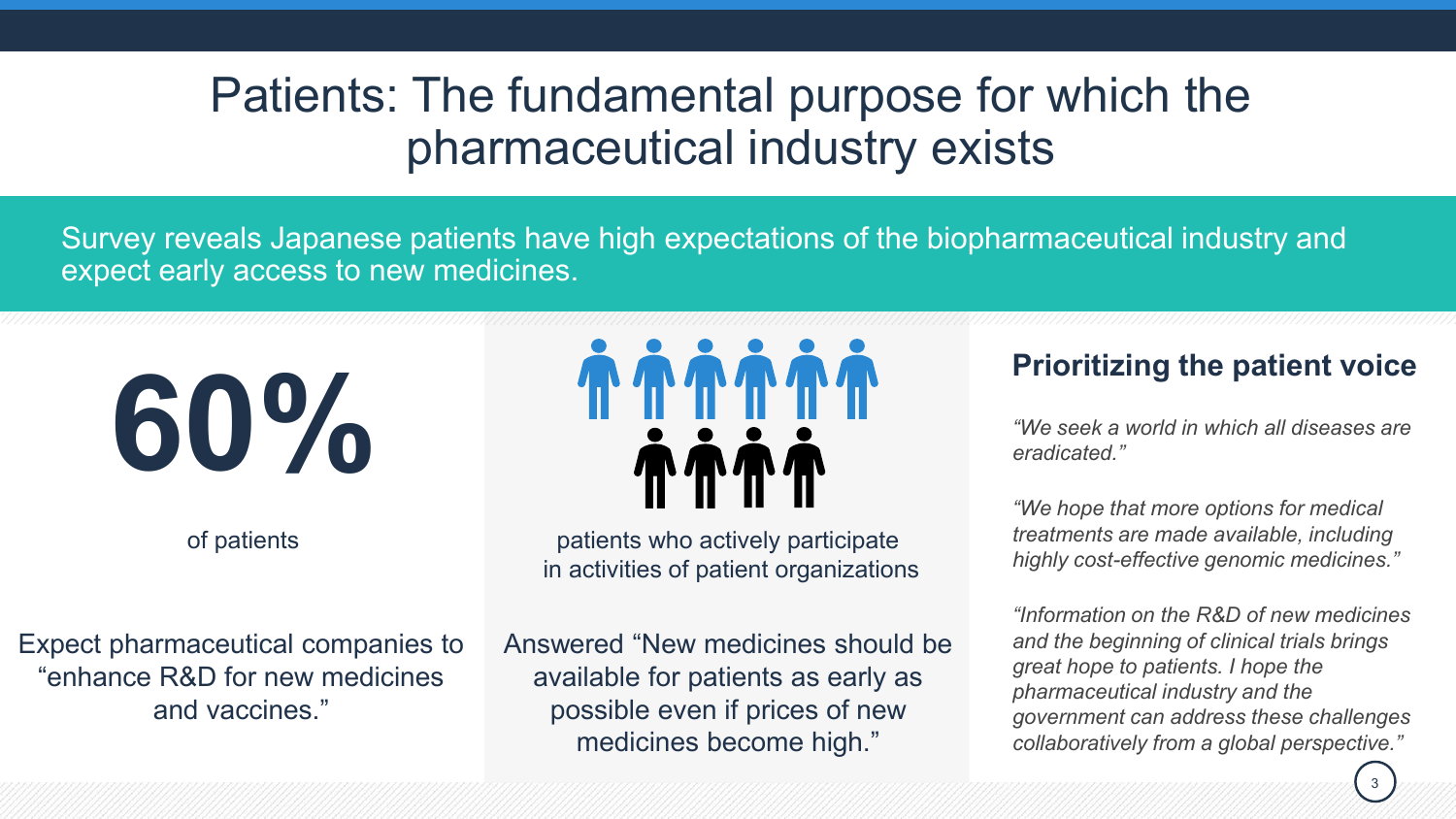### PhRMA Japan members continue to invent and innovate with the patient in mind

11 PhRMA Japan members (out of 67 companies) leading the charge to bring new drugs into Japan in 2019.



new combination drug, new indication, new dosage etc. Source: PMDA List of Approved Products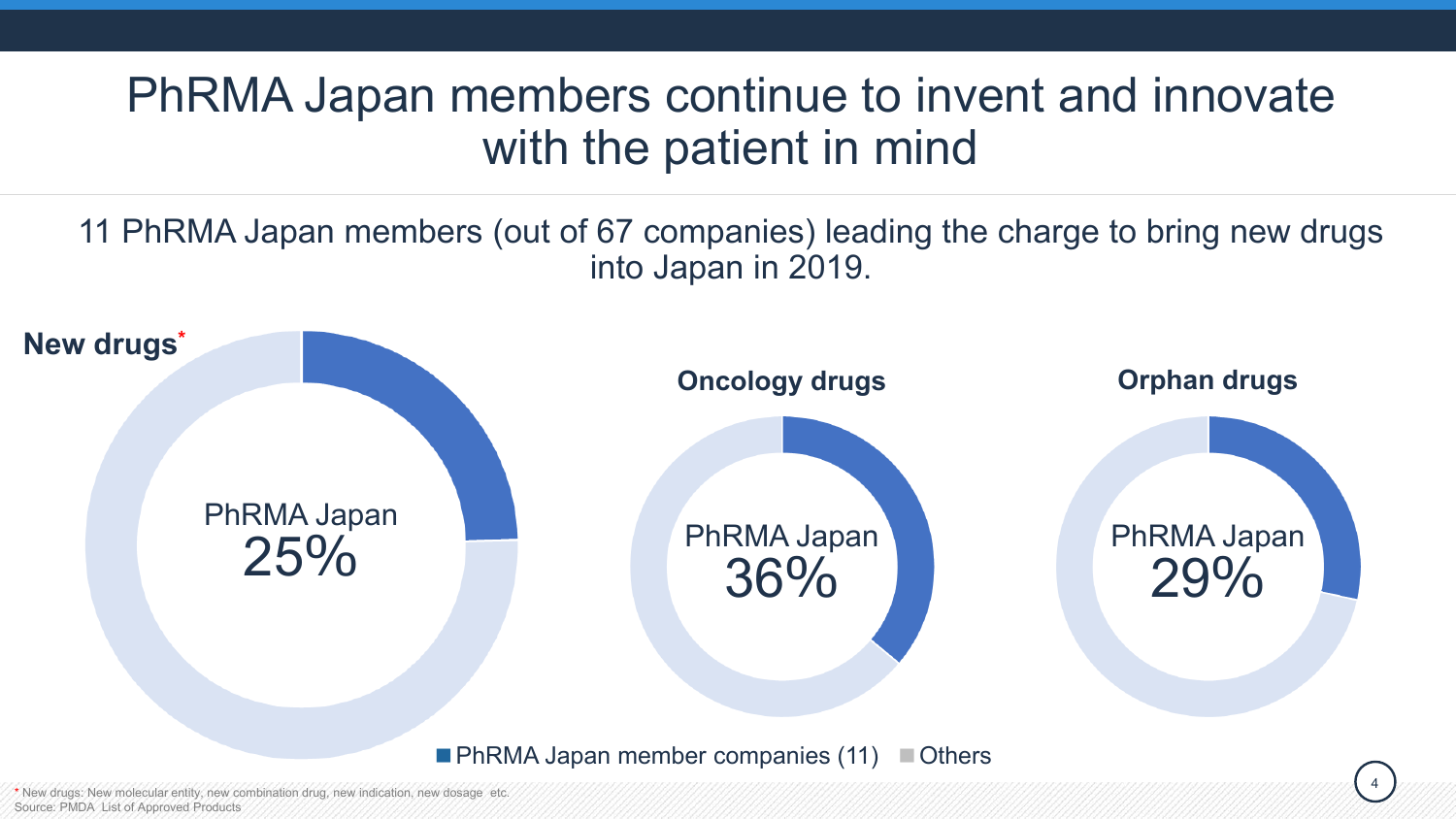## For many patients and their families, innovative medicines have significantly increased chances of survival



Source: <sup>1</sup>WHO Mortality Database (accessed February 2016); <sup>2</sup>Foundation for Promotion of Cancer Research, 2015, Japan cancer statistics 2014; <sup>3</sup>Sun et al., 2008, "The determinants of recent gains cancer survival: an analysis of the surveillance, epidemiology, and end results (SEER) database," Journal of Clinical Oncology.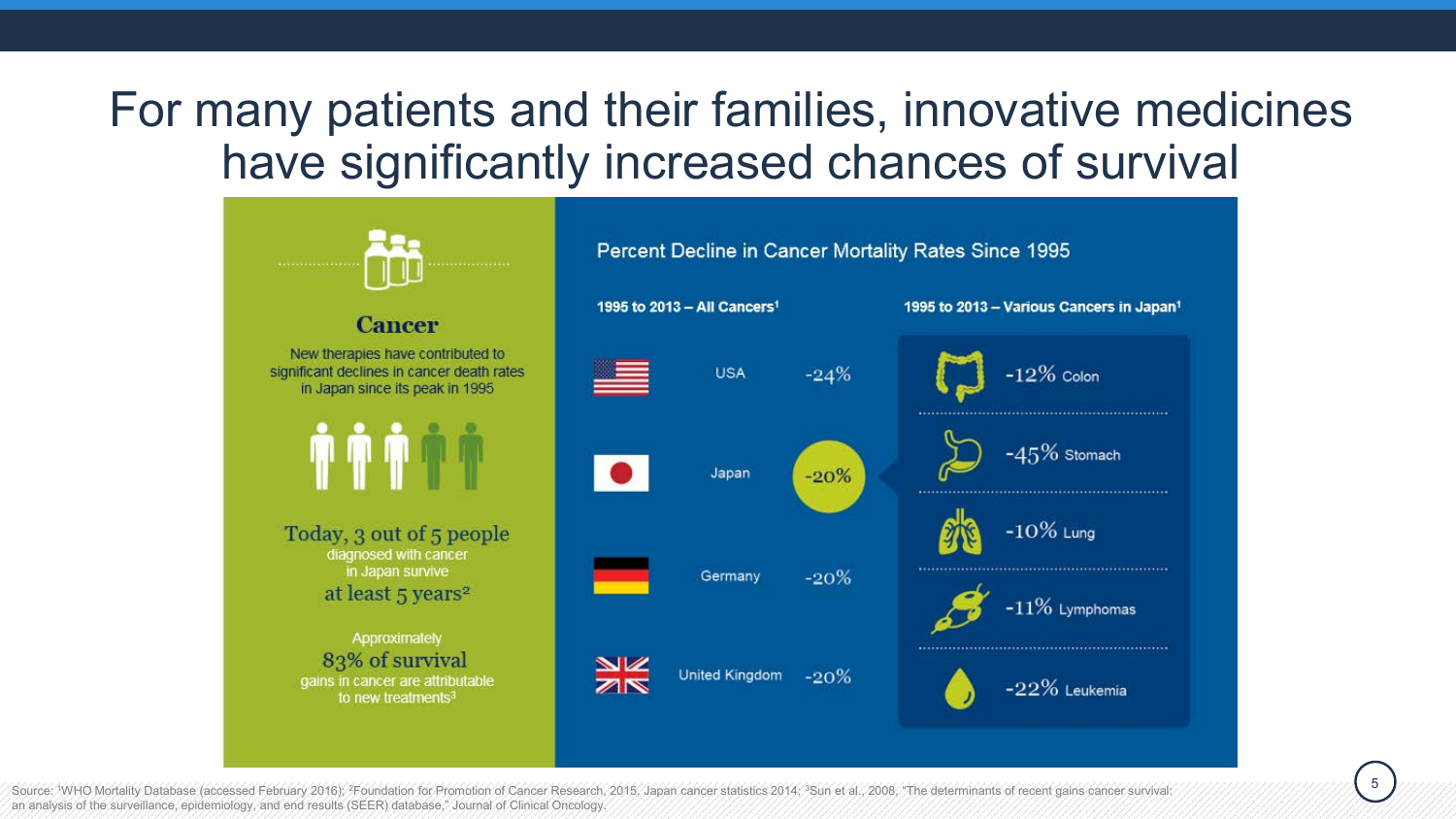### Social security spending cut relying on drug price revisions is unsustainable

5 year total saving from drug price revision reached 509.6B yen (75% of total saving). Reform across the entire social security system is needed.

499.7 499.7 499.7 477.4 411.1 -170.0 -140.0 -140.0 -130.0 -130.0 -120.0 -120.0 FY2016 FY2017 FY2018 FY2019 FY2020 ■ Budget **Reduction from MHLW's request** Drug price revision -174.9B Drug price revision -19.6B Drug price revision -176.6B Drug price revision -29.0B Drug price revision -109.5B

Social security budget growth (central government expenditure bassis)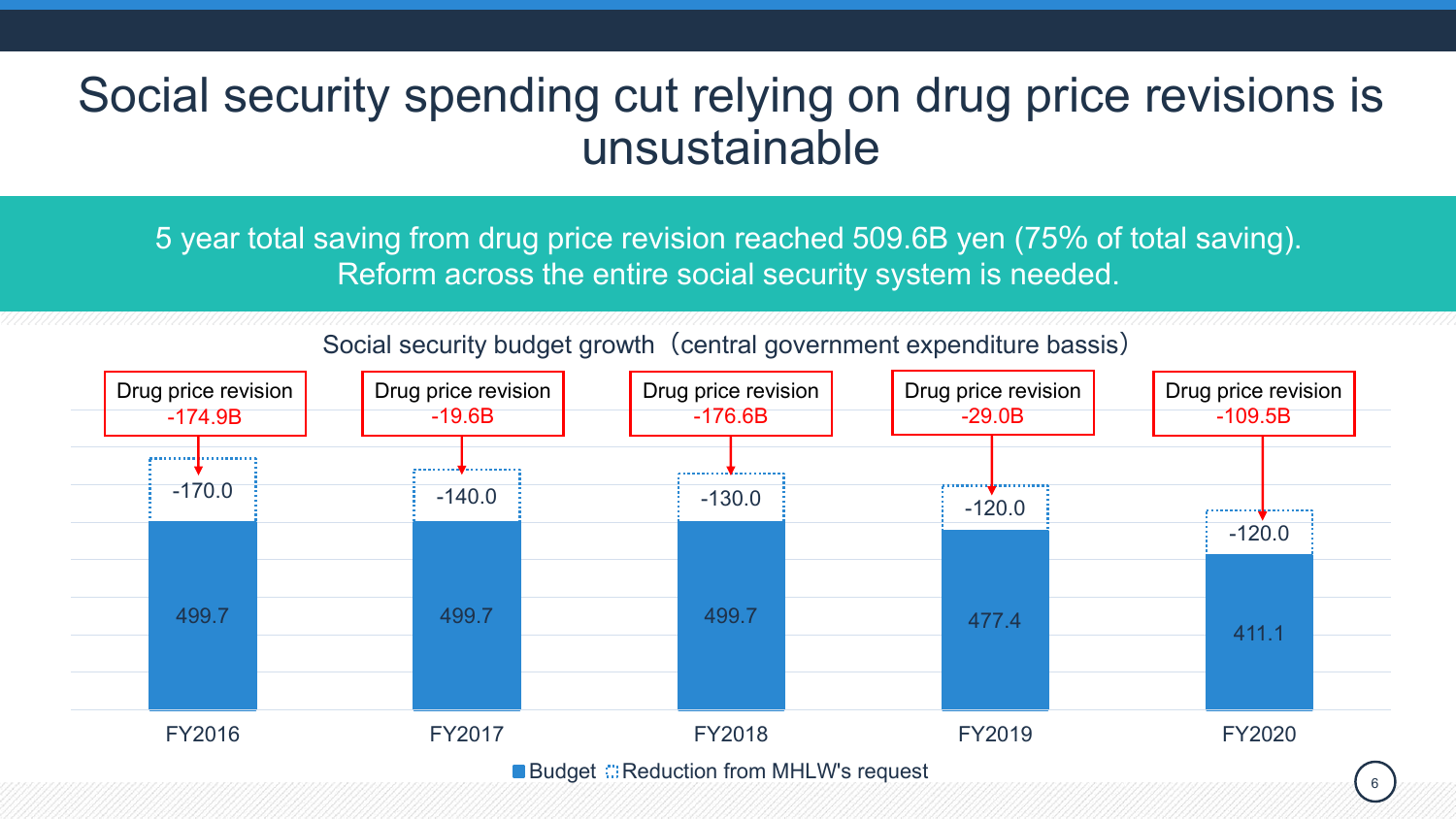Academic groups and think tanks advocate for a comprehensive review of the social security system, including health care



**Issued 10 recommendations for a sustainable social security system in January 2019.**

Included policy proposals on how to:

- Secure appropriate public finances;
- Achieve an appropriate division of burden for health insurance; and
- Promote medical innovation, access and sustainability.

### **The Japan Research Institute, Limited**

Research team toward building an efficient and effective medical care system

#### **Issued comprehensive recommendations on how to build an efficient and effective medical care system in February 2020.**

Recommendations included:

- Strengthen value-based health care;
- Optimize hospital stays and hospital beds; enhance home care; and
- Strengthen roles of pharmacists.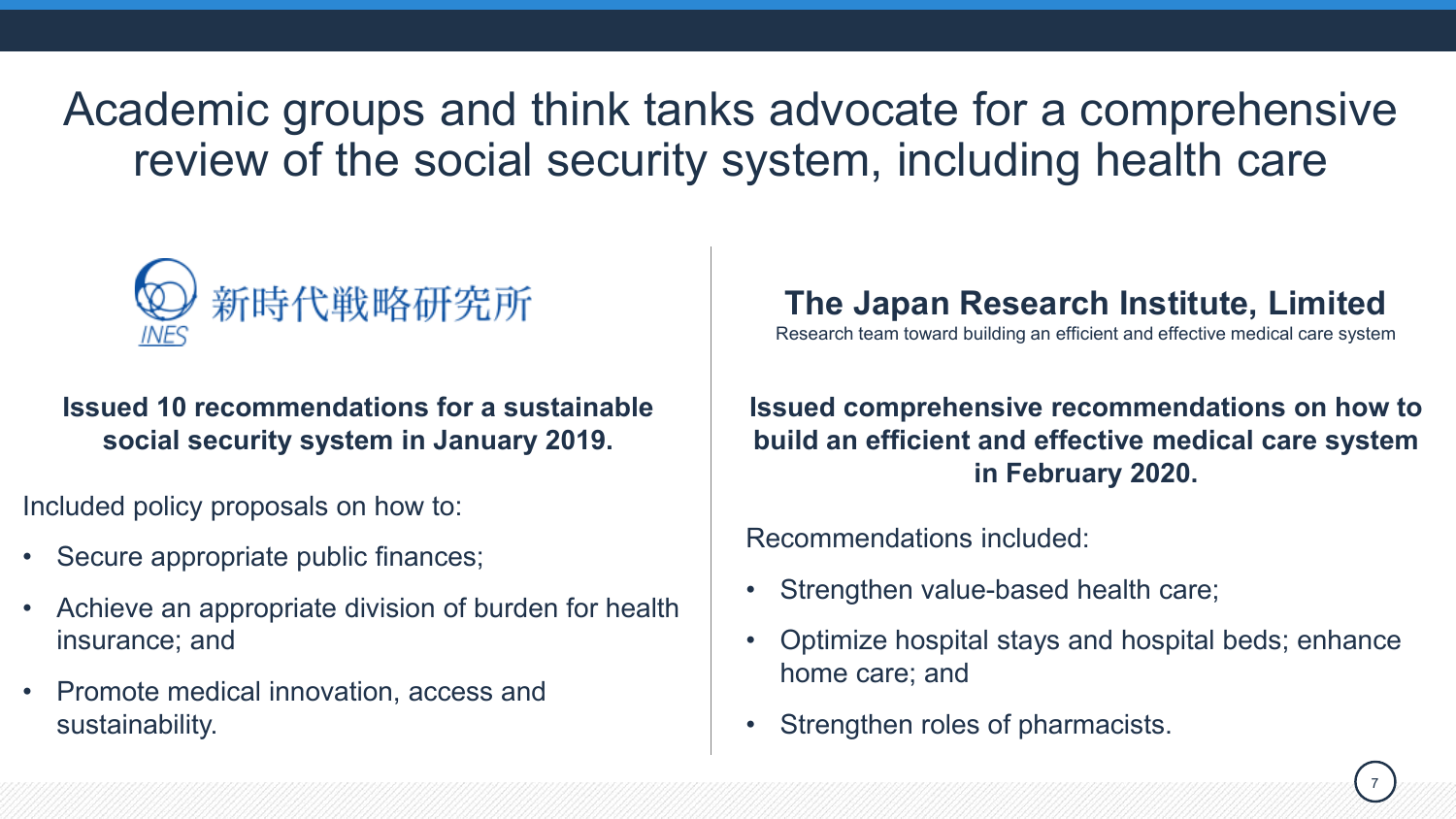### Predictability and transparency of the Japanese pricing and reimbursement system continue to be eroded

#### **The R&D Process for New Drugs Is Lengthy and Costly**

Developing a new medicine takes, on average, 10 to 15 years and costs \$2.6 billion.\* Less than 12% of candidate medicines that make it into Phase I clinical trials are approved.



Key: IND=Investigational New Drug Application, NDA=New Drug Application, BLA=Biologics License Application

#### **Increasing number of changes to P&R rules**

#### Number of rule changes in each pricing reform

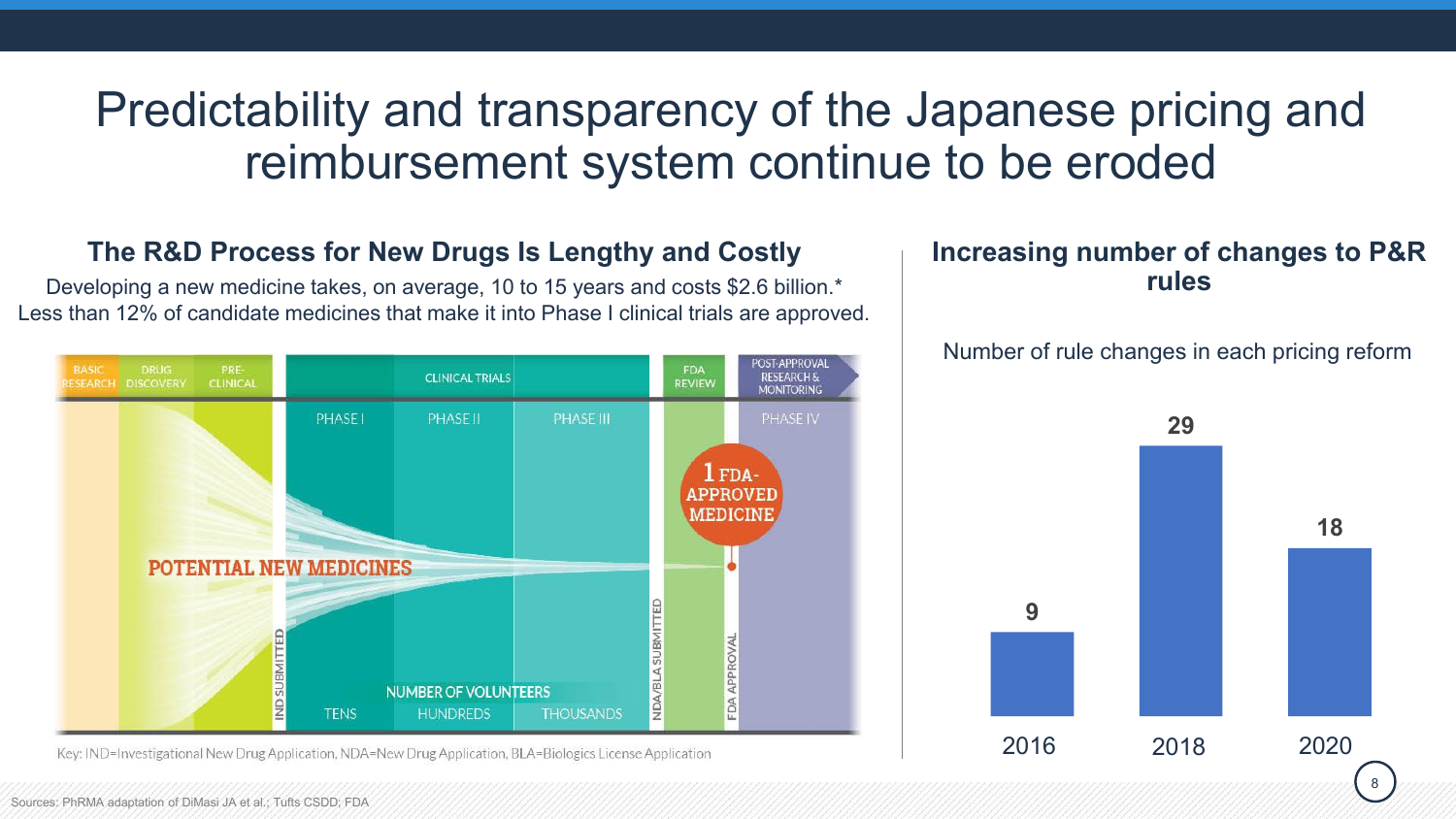Predictability and transparency of the Japanese pricing and reimbursement system continue to be eroded

PMP: nonscience-based and discriminatory

Slight improvements were made to the PMP, however, continued validation is necessary to ensure it is functioning as a fair and sciencebased mechanism that is in line with international norms to promote innovation.

#### Future is uncertain

The Japanese government continues to pursue additional price cutting mechanisms, including expanded use of HTA and a move to annual price revisions.